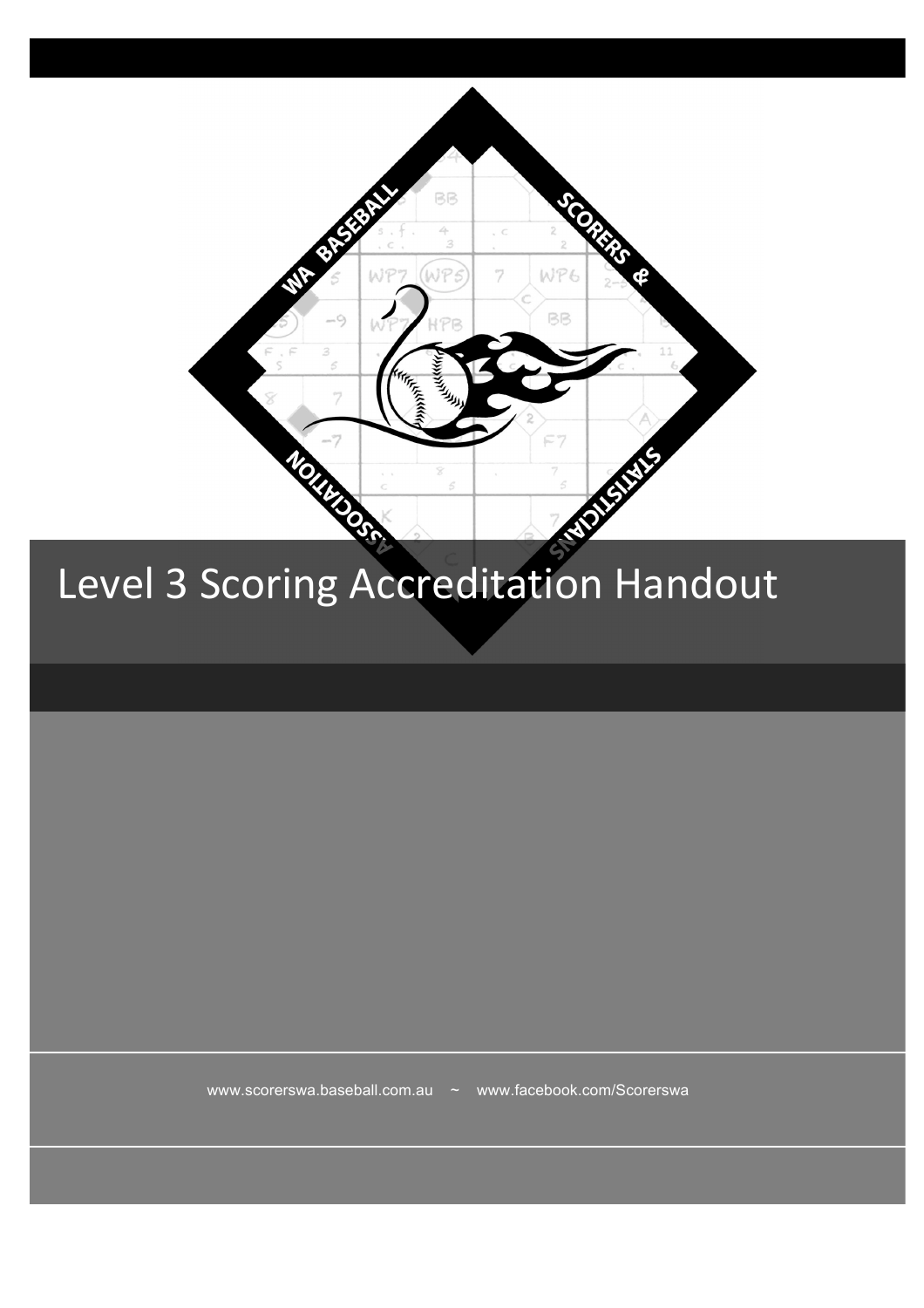## **ACCREDITATION COURSE GUIDELINES - LEVEL 3**

| <b>LEVEL 3</b>                         | <b>DEFINITION</b>                                                                                                                                                                                                                                                                                                                                                          | <b>RULE 10</b>                                                                          | <b>RULE</b>               |
|----------------------------------------|----------------------------------------------------------------------------------------------------------------------------------------------------------------------------------------------------------------------------------------------------------------------------------------------------------------------------------------------------------------------------|-----------------------------------------------------------------------------------------|---------------------------|
| Scorers responsibilities (Role, State  |                                                                                                                                                                                                                                                                                                                                                                            | 10.0, 10.01(b)(1) & (b)(4)                                                              |                           |
| requirements, protocols)               |                                                                                                                                                                                                                                                                                                                                                                            |                                                                                         |                           |
| <b>Fielding Positions</b>              |                                                                                                                                                                                                                                                                                                                                                                            |                                                                                         | 4.03                      |
| <b>Batting Order Positions</b>         |                                                                                                                                                                                                                                                                                                                                                                            |                                                                                         | 4.01, 4.04, 6.01          |
| <b>Scoring Symbols</b>                 | Use only National Symbol Sheet correctly                                                                                                                                                                                                                                                                                                                                   |                                                                                         |                           |
| <b>SCORESHEET</b>                      |                                                                                                                                                                                                                                                                                                                                                                            |                                                                                         |                           |
| <b>Official Games Detail</b>           |                                                                                                                                                                                                                                                                                                                                                                            | 10.01, 10.02                                                                            |                           |
| Start of Play                          | 2.62                                                                                                                                                                                                                                                                                                                                                                       |                                                                                         |                           |
| Substitutions                          |                                                                                                                                                                                                                                                                                                                                                                            | 10.03,<br>Pinch                                                                         | 3.03, 3.04                |
|                                        |                                                                                                                                                                                                                                                                                                                                                                            | Hitter/Runner 10.03(b)                                                                  |                           |
| Designated Hitter                      |                                                                                                                                                                                                                                                                                                                                                                            |                                                                                         | 6.10, ABF NOTE            |
| <b>Courtesy Runner</b>                 | 3.04                                                                                                                                                                                                                                                                                                                                                                       |                                                                                         |                           |
| <b>Batting Statistics Column</b>       |                                                                                                                                                                                                                                                                                                                                                                            | $10.21$ (b, c)                                                                          |                           |
| <b>Fielding Statistic Column</b>       |                                                                                                                                                                                                                                                                                                                                                                            | $10.21$ (d)                                                                             |                           |
| <b>End of Innings Statistics</b>       | At the conclusion of the innings use the section at the bottom of the innings column to record the<br>pitch tally as well as the number of batters faced and batters left on base. Record the innings<br>tally and the game tally. Following a change of pitcher the tally for the pitch count and BFP<br>starts back at zero. These Stats must be agreed by both scorers. |                                                                                         |                           |
| <b>Pitchers Statistics</b>             |                                                                                                                                                                                                                                                                                                                                                                            | 10.09 (b)(1), 10.13 (comment), 10.13 (a) &<br>(b), 10.12 (f)(2), 10.21(a), 10.21<br>(e) |                           |
| <b>Catcher Statistics</b>              | $CS + CS + SB$                                                                                                                                                                                                                                                                                                                                                             |                                                                                         |                           |
| Fielding (Player) Substitutions        |                                                                                                                                                                                                                                                                                                                                                                            |                                                                                         | 3.03                      |
| <b>Pitching Substitutions</b>          |                                                                                                                                                                                                                                                                                                                                                                            | $10.16(g)$ , (h) $(1,2,3)$ , (i)                                                        | $3.05$ (a) (b) (c)        |
| <b>Batting Substitutions</b>           |                                                                                                                                                                                                                                                                                                                                                                            | 10.03(b)                                                                                | 4.04                      |
| Proving a Box Score                    |                                                                                                                                                                                                                                                                                                                                                                            | 10.03(c)                                                                                |                           |
| Match Result Card (Score Report)       |                                                                                                                                                                                                                                                                                                                                                                            | According to each state or competition - 10.02, 10.03                                   |                           |
| THE DEFENCE                            | 2.Defence                                                                                                                                                                                                                                                                                                                                                                  |                                                                                         |                           |
| <b>Strikeouts</b>                      | 2.Strike Out                                                                                                                                                                                                                                                                                                                                                               | 10.15                                                                                   |                           |
| <b>Thrown Outs</b>                     | 2. Thrown                                                                                                                                                                                                                                                                                                                                                                  | Assist leading to a Put Out 10.10                                                       |                           |
| Caught Fly Ball Outs                   | 2.Fly Ball                                                                                                                                                                                                                                                                                                                                                                 | 10.09(a)(1)                                                                             | $6.05(a)$ 7.08(d) 7.10(a) |
| Caught Foul Fly Outs                   | 2. Foul Ball                                                                                                                                                                                                                                                                                                                                                               | 10.09(a)(1)                                                                             | 6.05(a)                   |
| Infield fly outs                       | 2. Infield Fly                                                                                                                                                                                                                                                                                                                                                             | 10.09 $(c)$ $(1)$                                                                       | 6.05(e)                   |
| <b>Automatic Outs</b>                  |                                                                                                                                                                                                                                                                                                                                                                            | $10.09$ (b), & (c)                                                                      |                           |
| <b>Batting Out of Order</b>            |                                                                                                                                                                                                                                                                                                                                                                            | 10.09 (b)(6), 10.03 (d), 10.01(b)(4)                                                    | 6.07 whole rule           |
| Batting Out of the Box                 |                                                                                                                                                                                                                                                                                                                                                                            | 10.09(b)(2)                                                                             | $6.06$ (a & b)            |
| Batter's Interference                  | 2.Interference (a)(b)                                                                                                                                                                                                                                                                                                                                                      | $10.09$ (b) (5)                                                                         | 6.06(c)                   |
| Bunting Foul on 3 <sup>rd</sup> Strike |                                                                                                                                                                                                                                                                                                                                                                            | 10.09 (b)(3) 10.15(a)(4)                                                                |                           |
| Batter touched by battered ball        |                                                                                                                                                                                                                                                                                                                                                                            | 10.09(b)(4)                                                                             | 6.05(f)(g)(h)             |
| <b>OUT OF THE RUNNER</b>               |                                                                                                                                                                                                                                                                                                                                                                            |                                                                                         |                           |
| Forced Out                             | 2. Forced Play                                                                                                                                                                                                                                                                                                                                                             |                                                                                         |                           |
| <b>Tagged Out</b>                      | 2.Tag                                                                                                                                                                                                                                                                                                                                                                      | 10.09(a)(3)                                                                             | 7.08(c)                   |
| Appeal Outs                            | 2.Appeal                                                                                                                                                                                                                                                                                                                                                                   | 10.09 (a) Comment                                                                       | 7.10                      |
| Interference Outs                      | 2.Interference (a)                                                                                                                                                                                                                                                                                                                                                         | 10.09 (c) (6,7), 10.02 (a)(17)                                                          | 6.05(m)                   |
| Line Drive Outs                        | 2.Line Drive                                                                                                                                                                                                                                                                                                                                                               |                                                                                         |                           |
| <b>Automatic Outs</b>                  |                                                                                                                                                                                                                                                                                                                                                                            | 10.09(b)                                                                                |                           |
| Passing a Preceding Runner             |                                                                                                                                                                                                                                                                                                                                                                            | 10.09 $(c)$ $(4)$                                                                       | 7.08(h)                   |
| Running off the Line                   |                                                                                                                                                                                                                                                                                                                                                                            | 10.09(c)(3)                                                                             | 7.08(a)(1)                |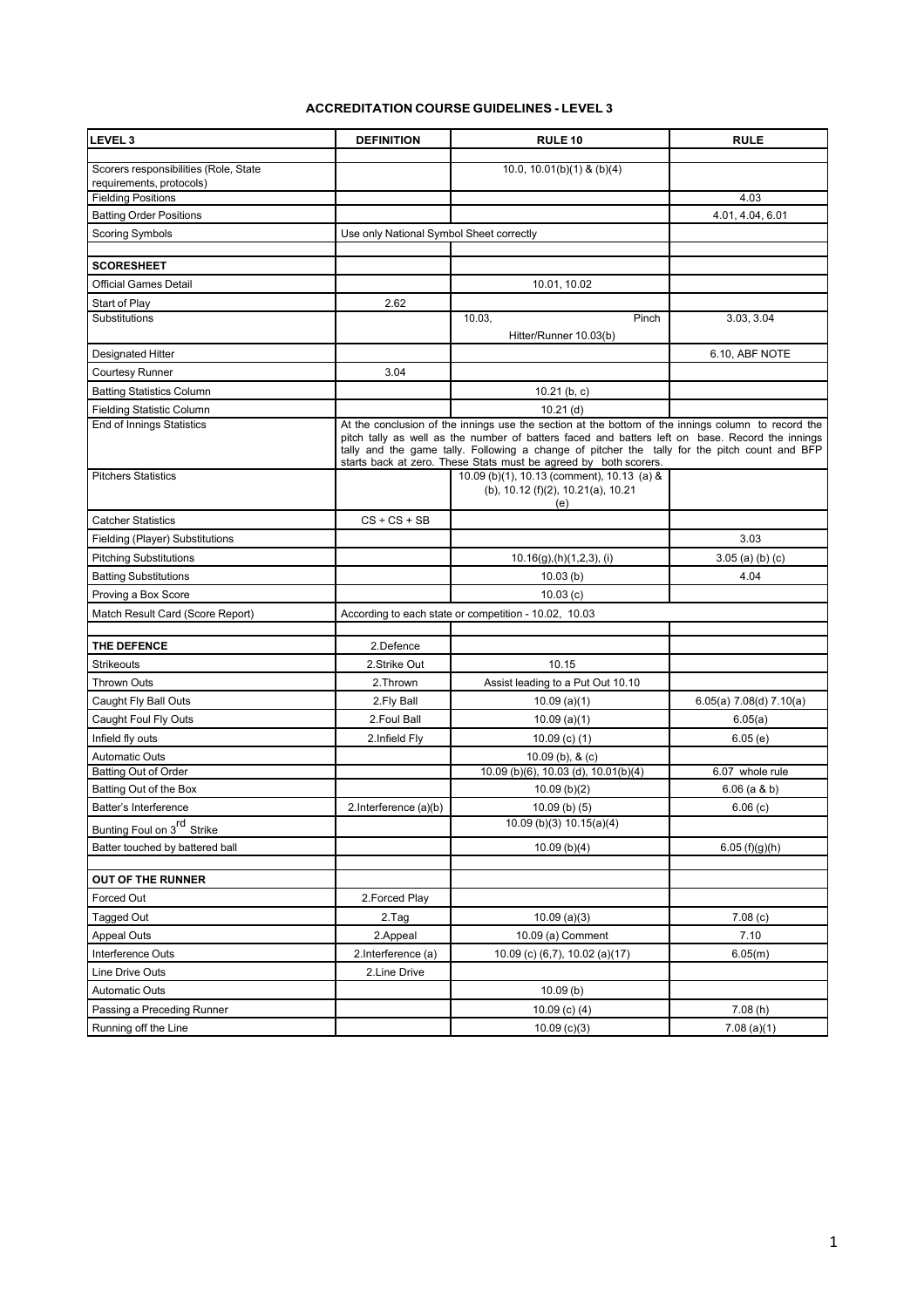| LEVEL <sub>3</sub>                             | <b>DEFINITION</b>                                                                                                                                                                                                                                                                                                                                                                                                                                                                                                                          | <b>RULE 10</b>                                                              | <b>RULE</b>                    |  |
|------------------------------------------------|--------------------------------------------------------------------------------------------------------------------------------------------------------------------------------------------------------------------------------------------------------------------------------------------------------------------------------------------------------------------------------------------------------------------------------------------------------------------------------------------------------------------------------------------|-----------------------------------------------------------------------------|--------------------------------|--|
| Running in Reverse Order                       |                                                                                                                                                                                                                                                                                                                                                                                                                                                                                                                                            | 10.90(c)(5)                                                                 | 7.08(i)                        |  |
| Hit By Infield Fly Ball                        |                                                                                                                                                                                                                                                                                                                                                                                                                                                                                                                                            | 10.09 $(c)$ $(2)$                                                           | 7.08(f)                        |  |
| Hit by battered ball                           |                                                                                                                                                                                                                                                                                                                                                                                                                                                                                                                                            | 10.09 $(c)$ $(2)$                                                           | 7.08(f)                        |  |
| Out by Rule                                    |                                                                                                                                                                                                                                                                                                                                                                                                                                                                                                                                            |                                                                             | 7.08                           |  |
| Double/Triple Plays                            | 2. Double/Triple Play                                                                                                                                                                                                                                                                                                                                                                                                                                                                                                                      | 10.11 & Comment                                                             |                                |  |
| Reverse Double Play                            | 2. Double Play (b)                                                                                                                                                                                                                                                                                                                                                                                                                                                                                                                         |                                                                             |                                |  |
| Ground into Double Play                        | Ground into double play is when the batter provokes a double/triple play when he hits a ground<br>ball to the infield with one or more runners on base who are forced to advance. GDP is written in<br>the 1st section of the batter's square with the assist and put out. Please note the GDP only<br>applies to hitting a ground ball into a force situation and not 2 outs resulting from plays such<br>as a caught fly ball or strikeouts.<br>Examples of a GDP: Runner on 1st base (BB) when batter grounds a ball to 2nd baseman who |                                                                             |                                |  |
|                                                | tags his base and throw the batter out at 1st.                                                                                                                                                                                                                                                                                                                                                                                                                                                                                             |                                                                             |                                |  |
| <b>ASSISTS</b>                                 |                                                                                                                                                                                                                                                                                                                                                                                                                                                                                                                                            | 10.10, 10.10 (b)                                                            |                                |  |
| Infield Plays                                  |                                                                                                                                                                                                                                                                                                                                                                                                                                                                                                                                            |                                                                             |                                |  |
| Run Down Plays                                 | 2.Run Down                                                                                                                                                                                                                                                                                                                                                                                                                                                                                                                                 | 10.10(a)(1)                                                                 |                                |  |
| <b>Deflections</b>                             |                                                                                                                                                                                                                                                                                                                                                                                                                                                                                                                                            | 10.10 (a)(1) & (a)(2)                                                       |                                |  |
|                                                |                                                                                                                                                                                                                                                                                                                                                                                                                                                                                                                                            | 10.10 (a)(1) Comment                                                        |                                |  |
| Appeal Play Assist                             |                                                                                                                                                                                                                                                                                                                                                                                                                                                                                                                                            | 10.10 (a) (1) Comment                                                       |                                |  |
| <b>ERRORS</b>                                  |                                                                                                                                                                                                                                                                                                                                                                                                                                                                                                                                            |                                                                             |                                |  |
| Definition/Hits/Error                          |                                                                                                                                                                                                                                                                                                                                                                                                                                                                                                                                            | 10.12 (a) (1) & Comment                                                     |                                |  |
| Deliberating errors                            |                                                                                                                                                                                                                                                                                                                                                                                                                                                                                                                                            | $10.12$ (d) $(2, 4)$                                                        |                                |  |
| <b>Decisive Errors</b>                         |                                                                                                                                                                                                                                                                                                                                                                                                                                                                                                                                            | 10.12 read all                                                              |                                |  |
| <b>Extra Base Errors</b>                       |                                                                                                                                                                                                                                                                                                                                                                                                                                                                                                                                            | 10.12 (6) & others                                                          |                                |  |
| Dropped Fly Ball                               |                                                                                                                                                                                                                                                                                                                                                                                                                                                                                                                                            | 10.12(1)                                                                    |                                |  |
| Dropped Foul Fly Balls                         |                                                                                                                                                                                                                                                                                                                                                                                                                                                                                                                                            | 10.12(a)(2)                                                                 |                                |  |
| <b>Fielding Errors</b>                         |                                                                                                                                                                                                                                                                                                                                                                                                                                                                                                                                            | 10.12 (a) (1) & Comment                                                     |                                |  |
| <b>Wild Throws</b>                             |                                                                                                                                                                                                                                                                                                                                                                                                                                                                                                                                            | $10.12$ (a)(5), (6), (7)                                                    |                                |  |
| <b>Receiver Errors</b>                         |                                                                                                                                                                                                                                                                                                                                                                                                                                                                                                                                            | $10.12$ (a)(4),(a) (8),<br>$10.12$ (a) $(8)$ comment                        |                                |  |
| Exceptions                                     |                                                                                                                                                                                                                                                                                                                                                                                                                                                                                                                                            | 10.12 (a)(5), (d)(1), (d)(2), (d)(3) &<br>Comment, (d)(4), 10.12(c) Comment |                                |  |
| No error charged                               |                                                                                                                                                                                                                                                                                                                                                                                                                                                                                                                                            | $10.12(d)$ $(1)$ , $(2)$ , $(3)$                                            |                                |  |
| Fielders Obstruction/Defensive<br>Interference | 2.Obstruction<br>2.Interference                                                                                                                                                                                                                                                                                                                                                                                                                                                                                                            | 10.12 (c), 10.02 (a)(1)(iv)                                                 | 7.06                           |  |
| <b>Battery Errors</b>                          | 2. Battery Errors                                                                                                                                                                                                                                                                                                                                                                                                                                                                                                                          | $10.12$ (d)(5), (f), $10.13$                                                |                                |  |
|                                                |                                                                                                                                                                                                                                                                                                                                                                                                                                                                                                                                            |                                                                             |                                |  |
| THE OFFENCE                                    | 2.Offence                                                                                                                                                                                                                                                                                                                                                                                                                                                                                                                                  |                                                                             |                                |  |
| Sate Hits                                      |                                                                                                                                                                                                                                                                                                                                                                                                                                                                                                                                            | $10.05$ (a) (1-6)<br>10.05 (a) comment                                      |                                |  |
| Safe Hits Not scored                           |                                                                                                                                                                                                                                                                                                                                                                                                                                                                                                                                            | $10.05$ (b)(1-4)                                                            | 7.08(e)                        |  |
| Definition of Offence                          | 2.Offence                                                                                                                                                                                                                                                                                                                                                                                                                                                                                                                                  |                                                                             |                                |  |
| Value of Hits                                  |                                                                                                                                                                                                                                                                                                                                                                                                                                                                                                                                            | 10.06                                                                       |                                |  |
| Batted Ball hits runner or umpire              |                                                                                                                                                                                                                                                                                                                                                                                                                                                                                                                                            | 10.05(a)(5)                                                                 | 5.09 (f), 7.08 (f), 6.08(d)    |  |
| Value of game winning run hit                  |                                                                                                                                                                                                                                                                                                                                                                                                                                                                                                                                            | 10.06 (f), 10.06 (g)                                                        | 4.11 (c)                       |  |
| <b>Fielders Choice</b>                         | 2. Fielders Choice                                                                                                                                                                                                                                                                                                                                                                                                                                                                                                                         | $10.05$ (b) $(2,3,4,5)$                                                     |                                |  |
| <b>SACRIFICE SITUTATION</b>                    |                                                                                                                                                                                                                                                                                                                                                                                                                                                                                                                                            |                                                                             |                                |  |
| <b>Bunts</b>                                   | 2.Bunt                                                                                                                                                                                                                                                                                                                                                                                                                                                                                                                                     | $10.08$ (a)(b) (c)                                                          |                                |  |
| Fly Balls                                      | 2. Fly Ball                                                                                                                                                                                                                                                                                                                                                                                                                                                                                                                                | 10.08 (d) (1 & 2)                                                           | 6.05(a)                        |  |
| Dropped Sacrifice Fly Ball                     |                                                                                                                                                                                                                                                                                                                                                                                                                                                                                                                                            | $10.08$ (d) (2)                                                             |                                |  |
| Foul Sacrifice Fly Ball                        |                                                                                                                                                                                                                                                                                                                                                                                                                                                                                                                                            | $10.08$ (d) (1)                                                             | 5.10 (f), 7.04 (c)             |  |
| Base On Balls                                  | 2.Balls                                                                                                                                                                                                                                                                                                                                                                                                                                                                                                                                    | 10.14                                                                       | 6.08(a)                        |  |
| Intentional Base On Balls                      |                                                                                                                                                                                                                                                                                                                                                                                                                                                                                                                                            | 10.14 (b), 10.02 (a)(13)                                                    |                                |  |
| Hit by Pitched Ball                            |                                                                                                                                                                                                                                                                                                                                                                                                                                                                                                                                            | 10.02 (a) $(14)$                                                            | $5.09$ (a), $6.08$ (b), (b)(1) |  |
|                                                |                                                                                                                                                                                                                                                                                                                                                                                                                                                                                                                                            |                                                                             |                                |  |